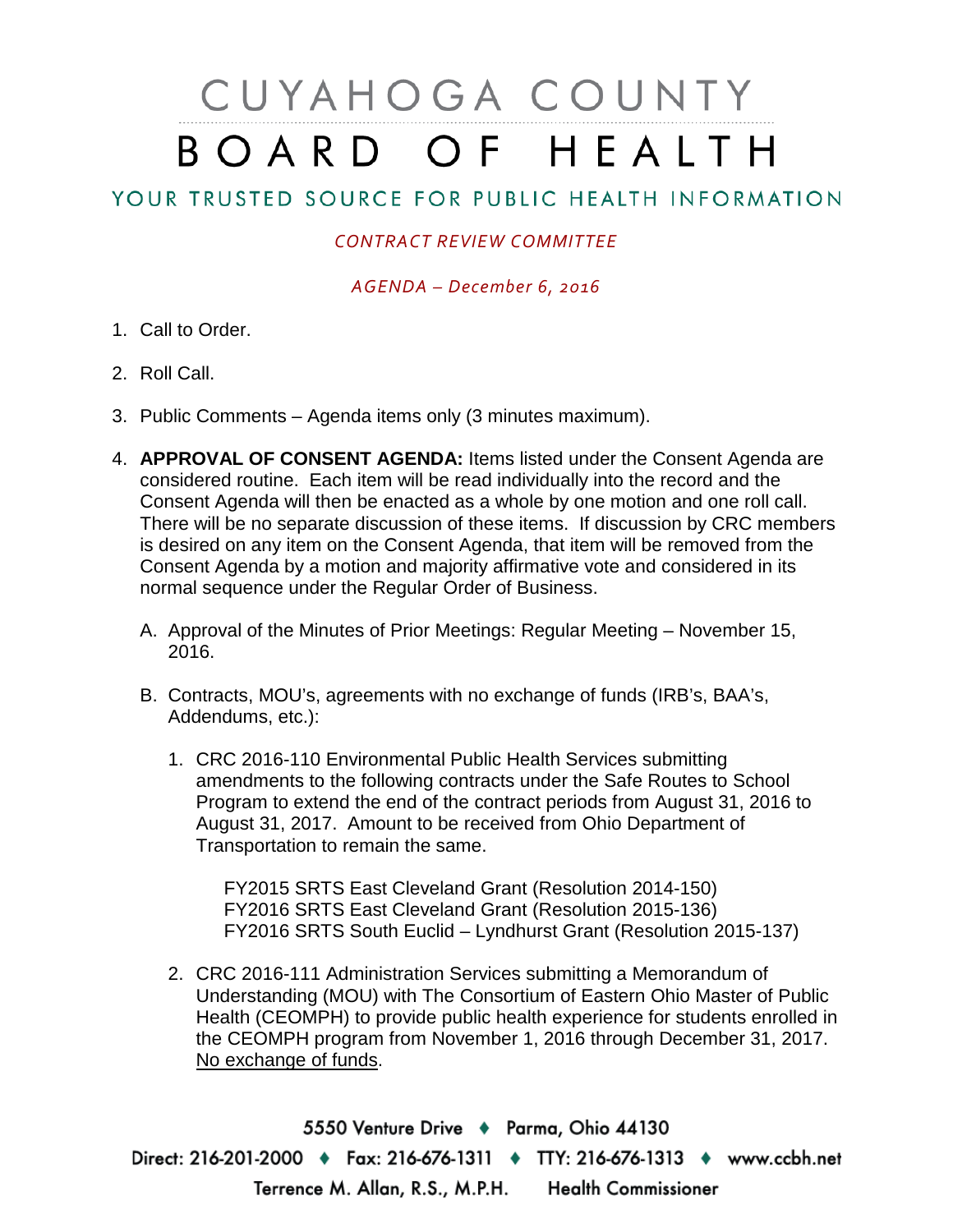## 5. **CONTRACTS AND AWARDS:**

- A. Tabled Items
	- 1. CRC 2016-106 Lead Removal Abatement Project 13601 and 13603 Milan Ave. East Cleveland, Ohio 44112 RFP# 2016-06
- B. New Items For Review
	- 1. Bid/Quote Openings ≥ \$25,000.00

None

- 2. Bid/Quote Openings < \$25,000.00
	- a. CRC 2016-112 21970 Euclid Ave. Euclid, OH 44117
	- b. CRC 2016-113 9401 Birchwood Rd. Garfield Hts., OH 44125
	- c. CRC 2016-114 14309 Foresthill Ave. East Cleveland, OH 44112
	- d. CRC 2016-115 1671 E 276<sup>th</sup> St. Euclid, Ohio 44132
- 3. Expenditures: Contracts < \$25,000.00
	- a. CRC 2016-116 Environmental Public Health Services submitting a contract with East Cleveland Police Department to provide police patrol services under the Safe Routes to School East Cleveland grant from October 1, 2016 through August 31, 2017. Amount to be paid the East Cleveland Police Department is not to exceed \$5,181.81.

Purpose: To fund police bike patrol for the Safe Routes to School grant.

5550 Venture Drive + Parma, Ohio 44130 Direct: 216-201-2000 ♦ Fax: 216-676-1311 ♦ TTY: 216-676-1313 ♦ www.ccbh.net Terrence M. Allan, R.S., M.P.H. Health Commissioner